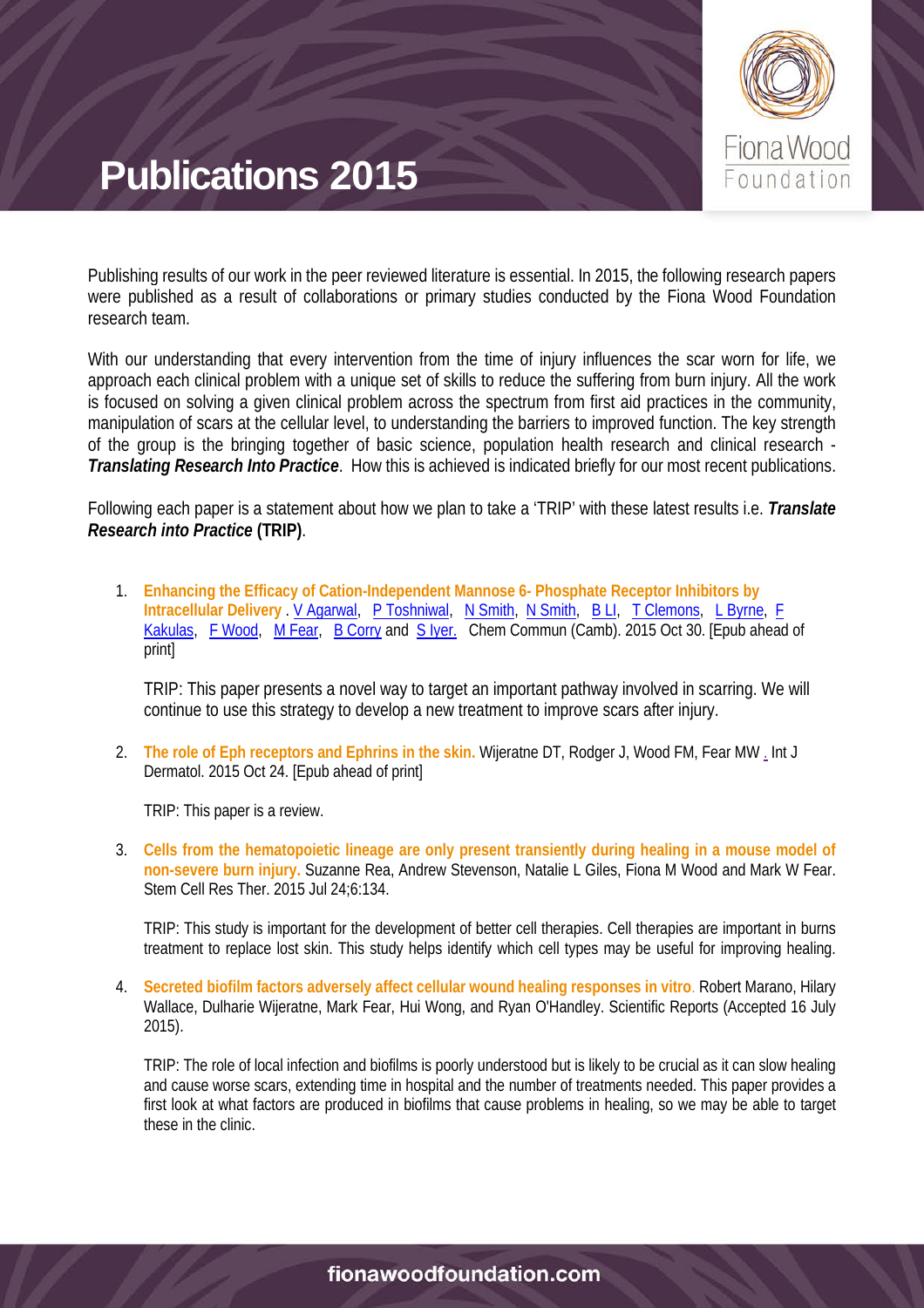

5. **[The Immune Response to Skin Trauma Is Dependent on the Etiology of Injury in a Mouse Model of Burn](http://www.ncbi.nlm.nih.gov/pubmed/25826422)  [and Excision.](http://www.ncbi.nlm.nih.gov/pubmed/25826422)** Valvis SM, Waithman J, Wood FM, Fear MW, Fear VS. J Invest Dermatol. 2015 Aug;135(8):2119- 28.

TRIP: This paper demonstrates that burn injuries have a different impact on the immune system than other injury types. This will be important to explore further to tailor treatments to the etiology of the injury.

6. **[Manipulating directional cell motility using intracellular superparamagnetic nanoparticles.](http://www.ncbi.nlm.nih.gov/pubmed/25695187)** Bradshaw M, Clemons TD, Ho D, Gutiérrez L, Lázaro FJ, House MJ, St Pierre TG, Fear MW, Wood FM, Iyer KS. Nanoscale. 2015 Mar 21;7(11):4884-9.

TRIP: This is another paper looking at cell therapies of the future and demonstrated we could control cells using nanoparticles and a magnetic field. This will allow enhanced control of cell therapies in the future to improve treatment.

7. **Upregulation of cutaneous α[1-adrenoceptors after a burn.](http://www.ncbi.nlm.nih.gov/pubmed/25630693)** Drummond PD, Dawson LF, Finch PM, Drummond ES, Wood FM, Fear MW. Burns. 2015 Sep;41(6):1227-34.

TRIP: This paper is a pilot study to look at how long-term pain may develop after burns.

8. **Heatwave and risk of heat-related burn injury in children in Western Australia.** Lisa Martin, Sally A Burrows, Fiona M Wood. Med J Aust. 2015 Jul 20;203(2):79-80.

TRIP: This study demonstrated that hot weather (in WA) led to increased incidence and admission of paediatric burn injuries.

9. **Does transfer time to a specialist burn service influence post-burn mortality in Australia and New Zealand? A multi-centre, hospital based retrospective cohort study.** John T Cassidy, Dale W Edgar, Michael Phillips, Peter Cameron, Heather Cleland, Fiona M Wood + SC of BRANZ. Burns. 2015 Jun;41(4):735-41.

TRIP: This study confirmed the prowess of ANZ prehospital services and reinforced the urgency of transfer of burn patients, particularly with inhalation (smoke) injury.

10. **Long term outcomes data for the Burns Registry of Australia and New Zealand: Is it feasible?** Gabbe BJ, Cleland H, Watterson DM, Schrale R, McRae S, Parker C, Taggart S, Edgar DW. Burns. 2015 Oct 2. pii: S0305- 4179(15)00277-6. doi: 10.1016/j.burns.2015.09.005. [Epub ahead of print]

**TRIP:** This study demonstrated the difficulty of collecting long term data from burn patients and suggested solutions to improve the objective measurement of survey outcomes post-burn.

11. **When Can I Drive? Return to driving following a wrist fracture: a critical review**. Stinton S, Pappas E, Moloney N, Edgar DW, Refshauge K. Hand Therapy. Accepted to print June 29, 2015. Hand Therapy.

TRIP: This review demonstrated the lack of objective screening available to confirm safe return to driving after a broken wrist.

#### fionawoodfoundation.com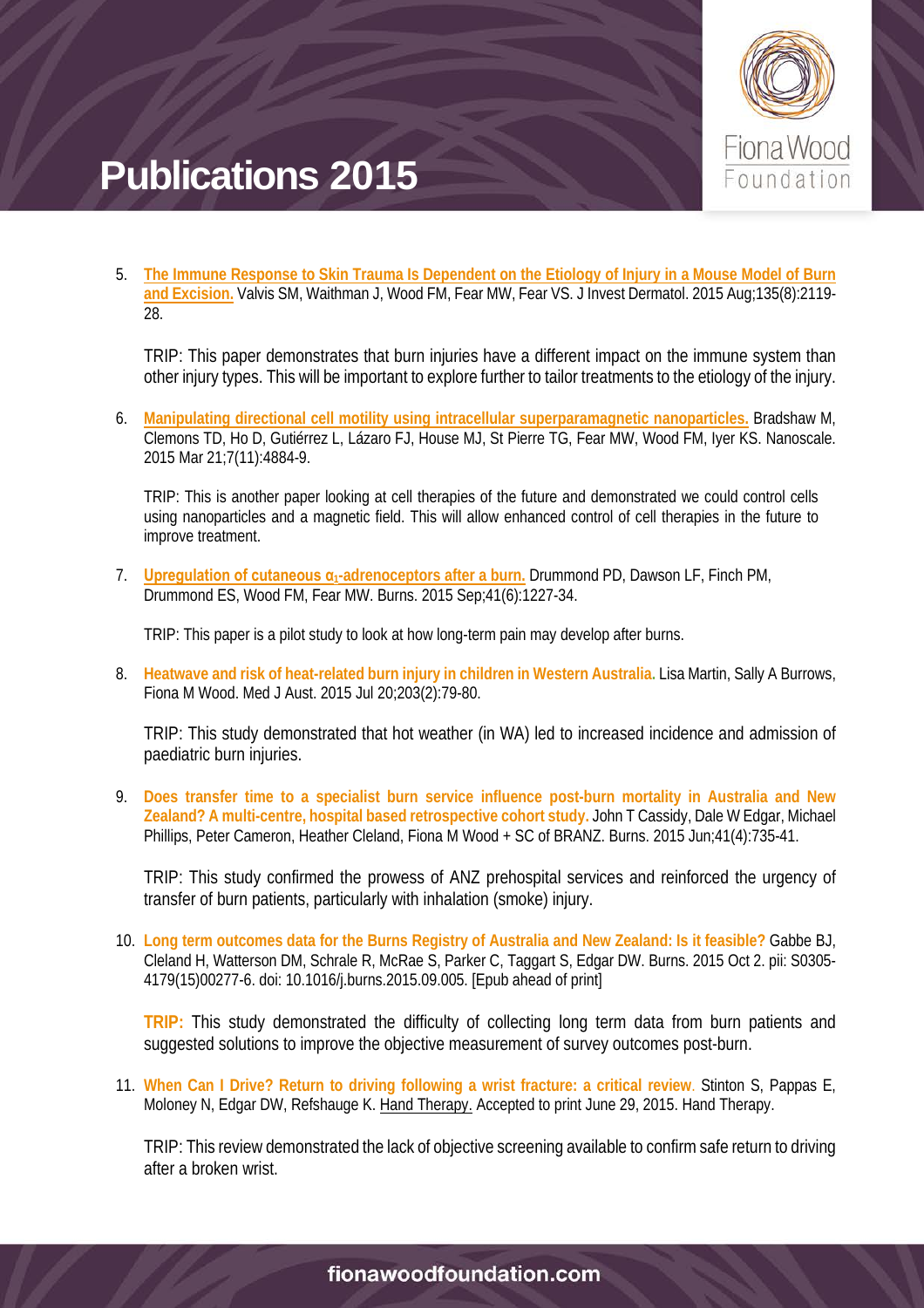

12. **Towards more efficient burn care: identifying factors associated with good quality of life post-burn.** V Finlay, M Phillips, G Allison, D Ching, D Wicaksono, S Plowman, F Wood, D Hendrie, D Edgar. 2015. Burns. 2015 Nov;41(7):1397-404.

TRIP: This validated algorithm predicts which patients achieve good quality of life post-burn and helps identify those that may benefit from a streamlined care pathway. It has been developed into a calculation device that will be implemented into clinical practice by the end of 2015.

13. **Interactive gaming consoles reduced pain during acute burn rehabilitation: A randomized, pilot trial.**  Matthew Parker, Brett Delahunty, Nicolas Heberlein, Neale Devenish, Fiona M Wood, Teresa Jackson, Teresa Carter; and Dale W Edgar. Burns. 2015 Nov 3. pii:S0305-4179(15)00198-9. doi: 10.1016/j.burns.2015.06.022. [Epub ahead of print]

TRIP: This study showed that the use of the Nintendo Wii reduced burn patient pain and increased their activity. Physiotherapists and nurses will now integrate such technologies as adjuncts to formal treatments.

14. **Alternate electrode placement for whole body and segmental bioimpedance spectroscopy.** T L Grisbrook, P Kenworthy, P Gittings, Michael Phillips, Tess Jackson, FM Wood, D W Edgar. Physiol Meas. 2015 Oct;36(10):2189-201.

TRIP: This study confirmed that alternate electrode placement for bioimpedance is possible, improving the use of this technique to measure burn swelling.

15. **Interpretation of the DermaLab Combo® [pigmentation and vascularity measurements in burn scar](http://www.ncbi.nlm.nih.gov/pubmed/25703660)  [assessment: An exploratory analysis.](http://www.ncbi.nlm.nih.gov/pubmed/25703660)** Gankande TU, Duke JM, Wood FM, Wallace HJ. Burns. 2015 Sep;41(6):1176-85.

TRIP: This research identified how objective measurement tools could be used in conjunction with existing burn scar assessment methods to improve clinical assessment.

16. **[Descriptive Epidemiology of Unintentional Burn Injuries Admitted to a Tertiary-Level Government](http://www.ncbi.nlm.nih.gov/pubmed/25957289)  [Hospital in Nepal: Gender-Specific Patterns.](http://www.ncbi.nlm.nih.gov/pubmed/25957289)** Sharma NP, Duke JM, Lama BB, Thapa B, Dahal P, Bariya ND, Marston W, Wallace HJ. Asia Pac J Public Health. 2015 Jul;27(5):551-60.

TRIP: The research in papers 16 and 17 represents recent collaborative work with the not-for-profit organization, Burns Violence Survivors Nepal, and the adult burns unit at Bir Hospital, Kathmandu. These studies examine risk factors and patterns of causes of burns in Nepal and are important to identify the major causes of burns in Nepal so that appropriate preventative interventions can be designed to reduce the incidence of burns. Paper 18 represents an invited paper by the Burns journal for comment from Wallace and Duke on the role of the courts in developing countries to prevent acid and burn violence against women.

17. **[Intentional burns in Nepal: A comparative study.](http://www.ncbi.nlm.nih.gov/pubmed/25716765)** Lama BB, Duke JM, Sharma NP, Thapa B, Dahal P, Bariya ND, Marston W, Wallace HJ. Burns. 2015 Sep;41(6):1306-14.

TRIP: See paper 16.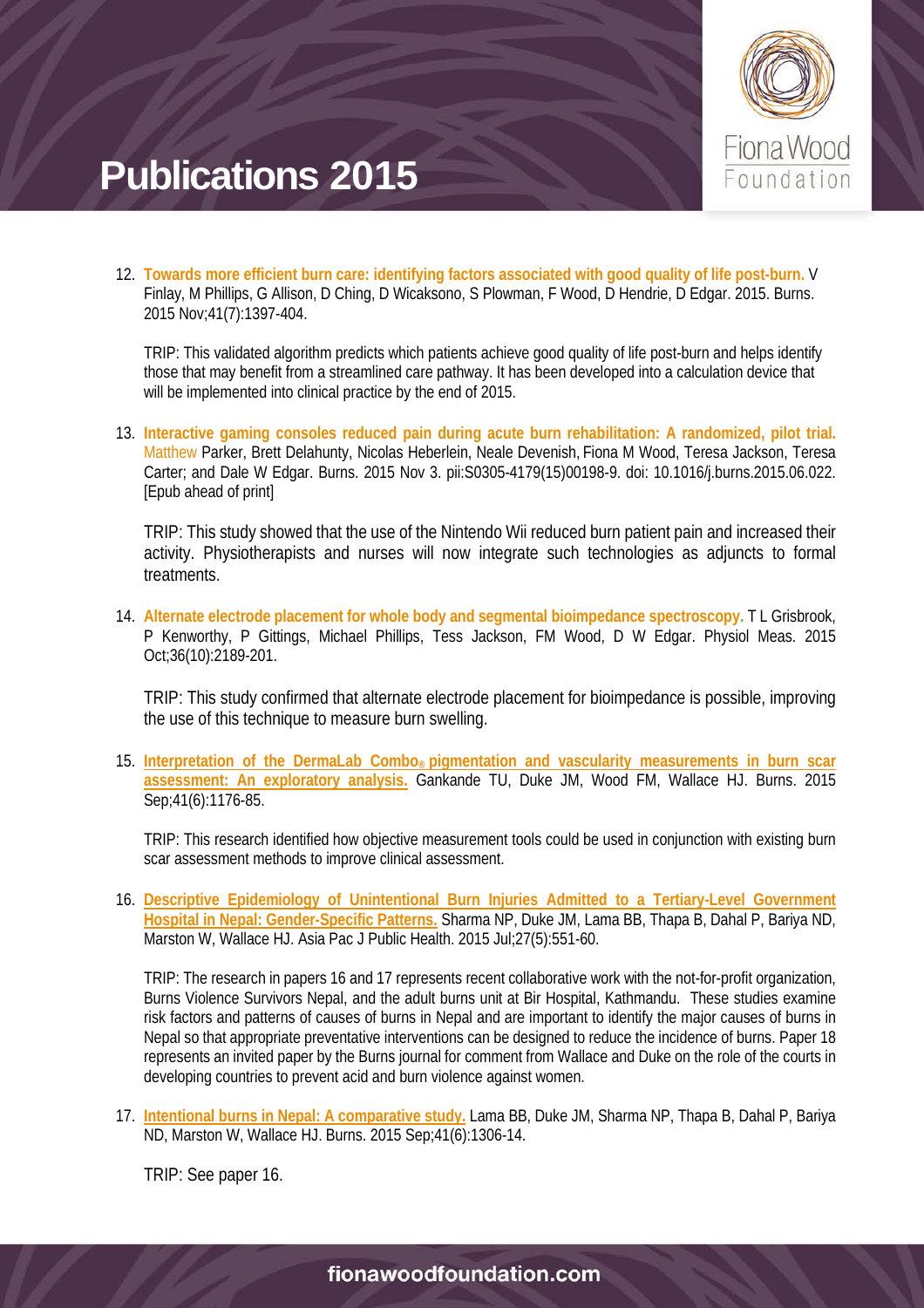

18. **Acid and burns violence against women: the role of the courts.** Wallace H, Duke JM. Burns Accepted 11 Aug 2015 DOI: 10.1016/j.burns.2015.08.017.

TRIP: See paper 16.

19. **Long-term Effects of Paediatric Burns on the Circulatory System.** Duke JM, Randall SM, Fear MW, Boyd JH, Rea S, Wood FM. Paediatrics. 2015 Oct 12. pii: peds.2015-1945

TRIP: This study is part of a set of studies (19-26) that have, for the first time, demonstrated that burns have long-term consequences in some patients after they have healed and been discharged from hospital. These studies have used Western Australia's linked health datasets that are amongst the best resources in the world for looking at patient health outcomes. These studies provide critical population level evidence to guide better treatment in the future for burn patients to reduce long-term morbidity.

*Other studies linked to this work listed here include papers 20 - 26.*

20. **Understanding the long-term impacts of burn injury on the cardiovascular system.** Duke JM, Randall SM, Fear M, Boyd JH, Rea S, Wood FM. Burns In press Accepted.

TRIP: See paper 19.

21. **[Increased admissions for musculoskeletal diseases after burns sustained during childhood and](http://www.ncbi.nlm.nih.gov/pubmed/26382827)  [adolescence](http://www.ncbi.nlm.nih.gov/pubmed/26382827)**. Duke JM, Randall SM, Fear MW, Boyd JH, Rea S, Wood FM. Burns. 2015 Sep 14. pii: S0305- 4179(15)00264-8.

TRIP: See paper 19.

22. **Long-term musculoskeletal morbidity after adult burn injury: a population-based cohort study.** Randall S, Fear M, Wood F, Rea S, Boyd J and Duke J. BMJ Open 2015 Sep 11;5(9):e009395.

TRIP: See paper 19.

23. **[Mortality after Burn Injury in Children: A 33-year Population-Based Study.](http://www.ncbi.nlm.nih.gov/pubmed/25802351)** Duke JM, Rea S, Boyd JH, Randall SM, Wood FM. Pediatrics. 2015 Apr;135(4):e903-10.

TRIP: See paper 19.

24. **Long term mortality in a population-based cohort of adolescents, and young and middle-aged adults with burn injury in Western Australia: a 33-year study.** Duke JM, Boyd JH, Randall SM, Wood FM. Accident Analysis & Prevention, 2015; 85:118-124.

TRIP: See paper 19.

25. **Long-term mortality following burn injury: a population-based study of adults 45 years and older.** Duke JM, Boyd J, Rea S, Randall S, Wood FM. Bulletin of the World Health Organization, 2015;93:400–406 | doi: [http://dx.doi.org/10.2471/BLT.14.149146.](http://dx.doi.org/10.2471/BLT.14.149146)

#### fionawoodfoundation.com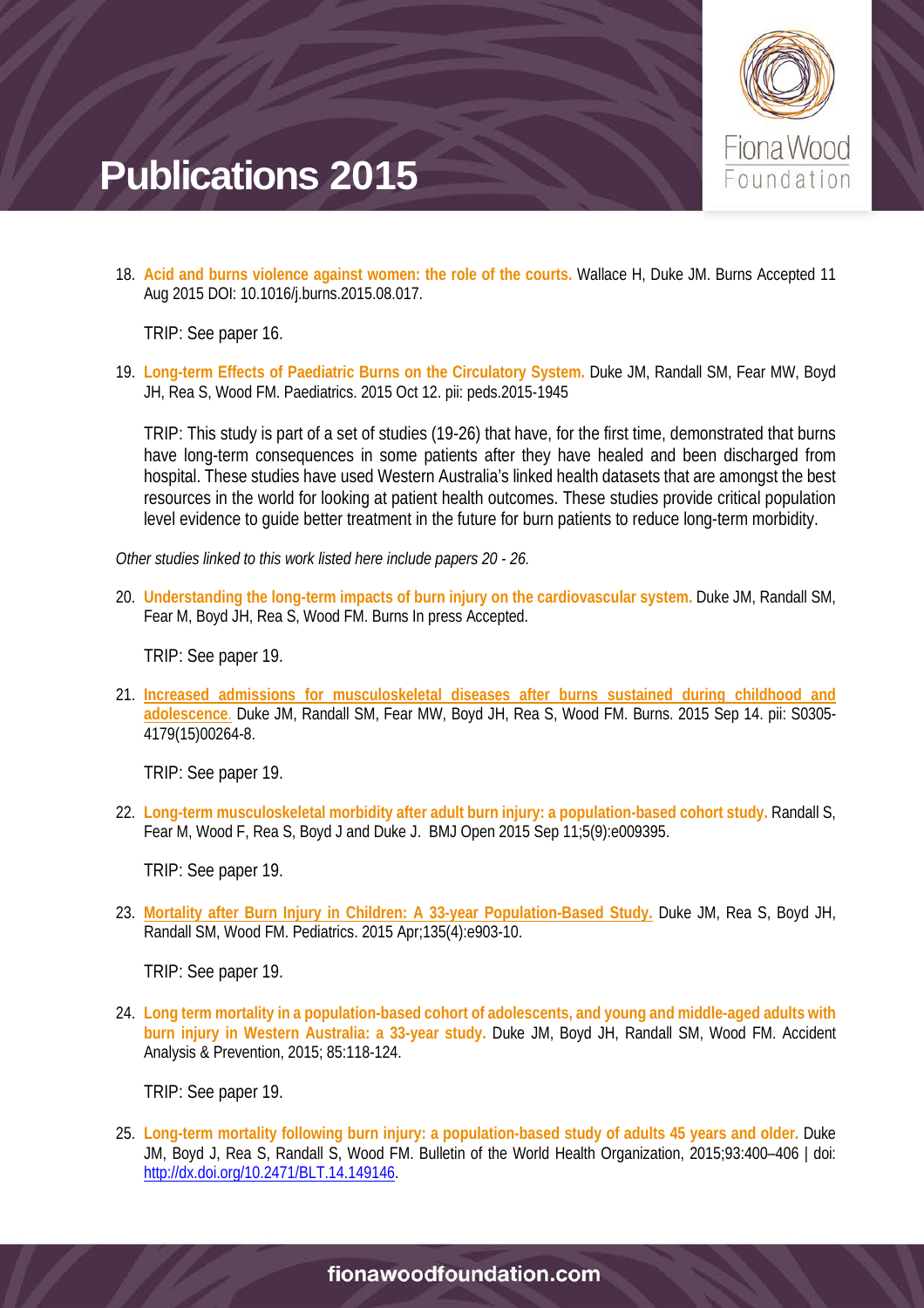

TRIP: See paper 19.

26. **Childhood burn injury – impacts beyond discharge**. Duke JM, Boyd J, Randall S, Rea S, Wood FM. Translational Pediatrics (Accepted 13 July 2015, doi: 10.3978/j.issn.2224-4336.2015.07.05)

TRIP: See paper 19.

- 27. **Advances in isolation and expansion of human cells for clinical applications.** Wood, Fiona. Skin Tissue Engineering and Regeneration Medicine, Albanna, Ch 15.
- 28. **Preparedness and training in staff responding to a burns disaster.** May, J; Colbert, D; Nara-Vensata, R; Rea, S; Wood, FM; Bristol Journal of Nursing 2015, Vol 24, No 18, pp 918 – 921.
- 29. **Skin Regeneration: The complexities of translation into clinical practice.** Wood, FM. International Journal of Biochemistry and Cell Biology, 2015, V56, pp 133-140.
- 30. **Non-severe burn injury leads to depletion of bone volume that can be ameliorated by inhibiting TNF-α**. O'Halloran, E; Kular, J;Xu, J; Wood, F; Fear, M. Burns, May 2015, Vol 41(3), pp 558 – 564.
- 31. **The Brief Fatigue Inventory is reliable and valid for the burn patient cohort.** Toh, C; Li, M; Finlay, V; Jackson, T; Burrows, S; Wood, F; Edgar, E. Burns, August 2015, Vol 41(5), pp 990 – 997.
- 32. **Transfer time to a specialist burn service and influence on burn mortality in Australia and New Zealand: A multi-center, hospital based retrospective cohort study**. Cassidy, J. T; Edgar, D; Phillips, M; Cameron, P; Cleland, H; Wood, F. Burns, June 2015, Vol41(4) pp 735 – 741.
- 33. **Burns Education for non-burn specialist clinicians in Western Australia.** McWilliams, T; Hendricks, J; Twigg, D; Wood, F. Burns, March 2015, Vol 41(2) pp 301-307.
- 34. **Scald Burns in children aged 14 and younger in Australia and New Zealand: An analysis based on the Burn Registry of Australia and New Zealand (BRANZ).** Reidlinger, D; Jennings, P.A; Edgar, D; Harvey, J. G; Cleland, H; Wood, F; Cameron, P. A. Burns, May 2015, Vol 41(3) pp 462-468.
- 35. **Burn Injuries lead to Behavioral Changes that impact engagement in sexual and social activities in females.** Connell, K; Coates, R; Wood, F. Sexuality and Disability, 2015, Vol 33(1) pp 75-91.
- 36. **Optical coherence tomography for longitudinal monitoring of vasculature in scars treated with laser fractionation**. Gong, P; Es'haghian, S., Harms, K.-A., Murray, A., Rea, S., Kennedy, B. F., Wood, F. M., Sampson, D. D. and McLaughlin, R. A.J. Biophoton, 2015, doi: 10.1002/jbio.201500157

Thank you to all the individuals, corporates, Trusts and Foundations that have contributed to the Fiona Wood Foundation in 2015. Your support directly impacts our ability to continue our research. Anyone's life can change in an instant from a burn injury and we strive to continually improve outcomes from burn injury for all.